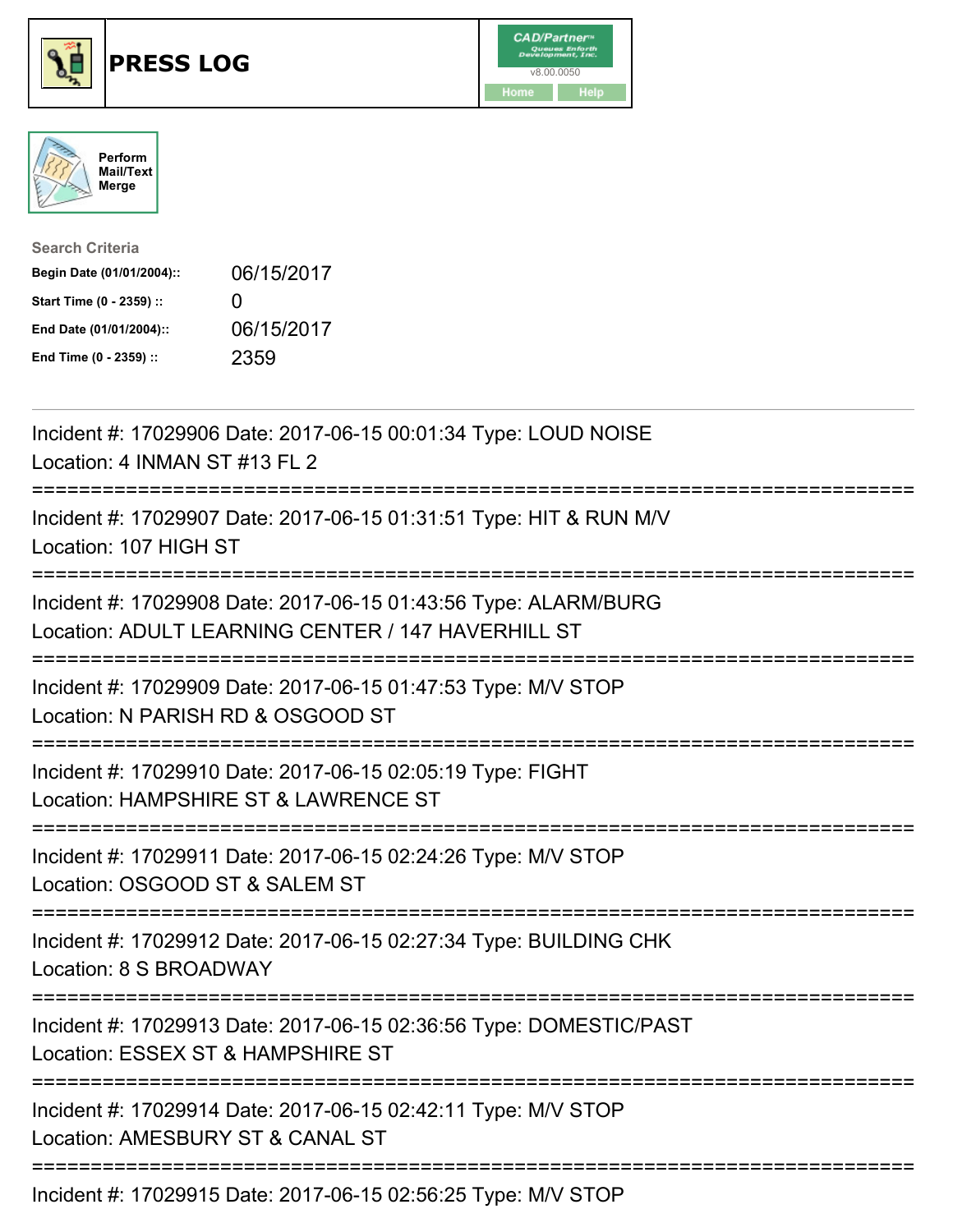| Location: 255 ESSEX ST                                                                                                              |
|-------------------------------------------------------------------------------------------------------------------------------------|
| Incident #: 17029916 Date: 2017-06-15 02:58:51 Type: THREATS<br><b>Location: 15 NEWBURY ST</b>                                      |
| Incident #: 17029918 Date: 2017-06-15 03:01:31 Type: DOMESTIC/PROG<br>Location: 153 BEACON AV #7 FL 1                               |
| Incident #: 17029917 Date: 2017-06-15 03:02:06 Type: M/V STOP<br>Location: ESSEX ST & MARGIN ST                                     |
| Incident #: 17029919 Date: 2017-06-15 03:36:22 Type: M/V STOP<br>Location: HAVERHILL ST & OXFORD ST<br>:=========================== |
| Incident #: 17029920 Date: 2017-06-15 03:36:57 Type: M/V STOP<br>Location: 67 MAPLE ST                                              |
| Incident #: 17029921 Date: 2017-06-15 03:38:12 Type: DOMESTIC/PROG<br>Location: 90 LOWELL ST                                        |
| Incident #: 17029923 Date: 2017-06-15 04:14:06 Type: ALARMS<br>Location: TACO BELL / 79 WINTHROP AV                                 |
| Incident #: 17029922 Date: 2017-06-15 04:14:15 Type: SUICIDE ATTEMPT<br>Location: 54 PARK ST                                        |
| Incident #: 17029924 Date: 2017-06-15 04:39:22 Type: M/V STOP<br>Location: LAWRENCE ST & MAPLE ST                                   |
| Incident #: 17029925 Date: 2017-06-15 04:39:30 Type: M/V STOP<br>Location: COMMON ST & JACKSON ST                                   |
| Incident #: 17029926 Date: 2017-06-15 04:44:40 Type: M/V STOP<br>Location: NEWTON & TE                                              |
| Incident #: 17029927 Date: 2017-06-15 05:01:01 Type: ALARM/BURG<br>Location: CENTRAL CATHOLIC / 300 HAMPSHIRE ST                    |
| Incident #: 17029928 Date: 2017-06-15 06:12:00 Type: MISSING PERS<br><b>Location: 4 LEXINGTON ST</b>                                |
|                                                                                                                                     |

Incident #: 17029929 Date: 2017-06-15 06:36:17 Type: ALARM/BURG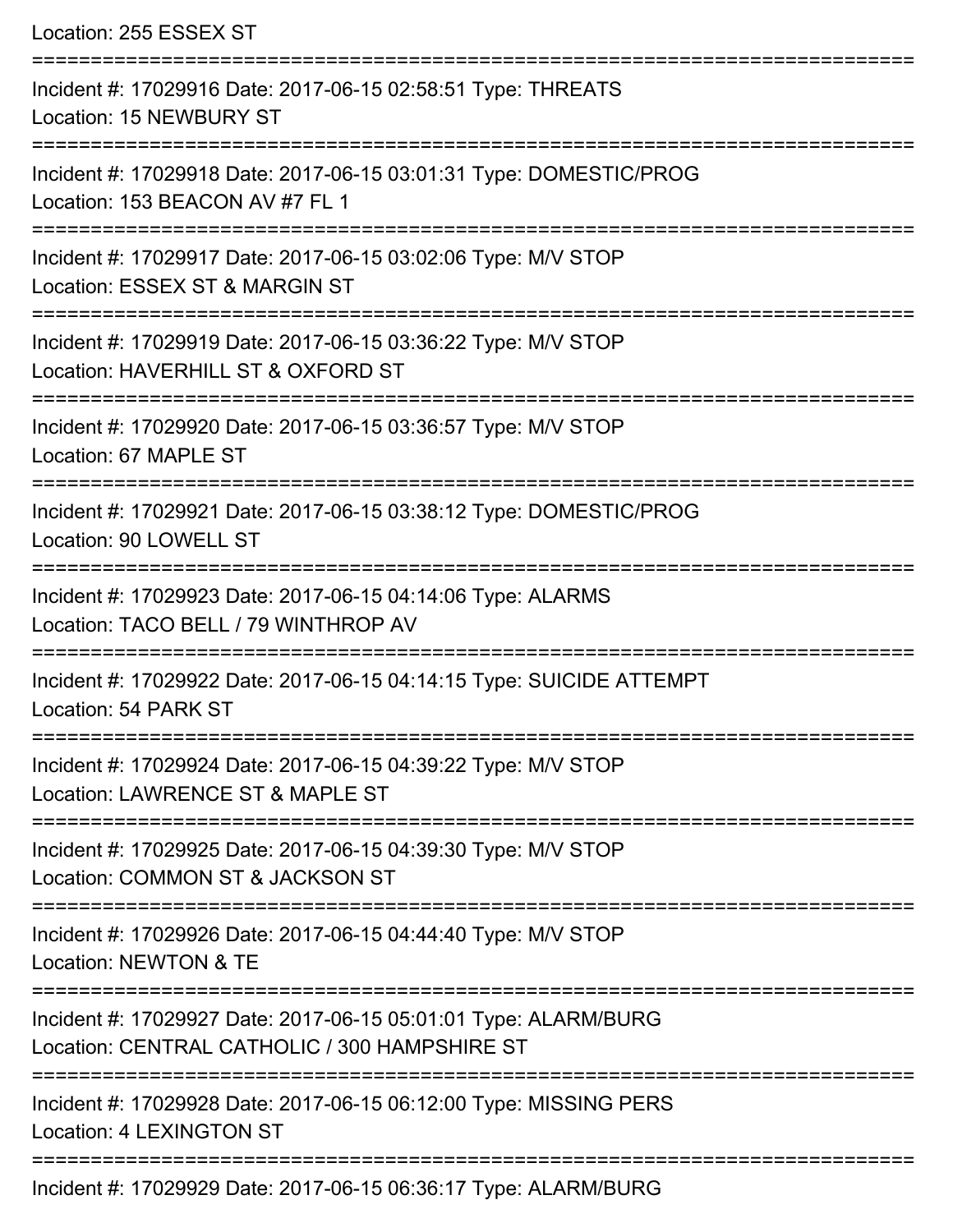| Incident #: 17029930 Date: 2017-06-15 06:40:25 Type: M/V STOP<br>Location: 42 ROWE ST                                              |
|------------------------------------------------------------------------------------------------------------------------------------|
| Incident #: 17029931 Date: 2017-06-15 06:54:51 Type: PARK & WALK<br>Location: 0 BROADWAY                                           |
| Incident #: 17029932 Date: 2017-06-15 06:57:37 Type: HIT & RUN M/V<br>Location: MERRIMACK VALLEY CREDIT UNION / 500 MERRIMACK ST   |
| Incident #: 17029933 Date: 2017-06-15 07:00:14 Type: A&B PAST<br>Location: 1 GENERAL ST                                            |
| Incident #: 17029934 Date: 2017-06-15 07:05:42 Type: SUICIDE ATTEMPT<br>Location: 475 BROADWAY #6                                  |
| Incident #: 17029935 Date: 2017-06-15 07:32:18 Type: ALARMS<br>Location: 9 NEWBURY ST                                              |
| Incident #: 17029936 Date: 2017-06-15 07:43:11 Type: M/V STOP<br>Location: FRANKLIN ST & LOWELL ST                                 |
| Incident #: 17029937 Date: 2017-06-15 07:54:43 Type: M/V STOP<br>Location: 127 SPRUCE ST                                           |
| Incident #: 17029938 Date: 2017-06-15 08:00:33 Type: SUICIDE ATTEMPT<br>Location: 26 PLATT ST                                      |
| :==================<br>Incident #: 17029939 Date: 2017-06-15 08:12:21 Type: ALARM/BURG<br>Location: FAMILY DOLLAR / 69 WINTHROP AV |
| Incident #: 17029940 Date: 2017-06-15 08:32:18 Type: CLOSE STREET<br>Location: MILTON ST & PROVIDENCE ST                           |
| Incident #: 17029941 Date: 2017-06-15 08:47:48 Type: AUTO ACC/NO PI<br>Location: 12 WASHINGTON WY                                  |
| Incident #: 17029942 Date: 2017-06-15 09:23:13 Type: HIT & RUN M/V<br>Location: BROADWAY & WATER ST                                |
| Incident #: 17029943 Date: 2017-06-15 09:24:41 Type: ALARM/BURG<br><b>DAVIADIANI OI IID / 44 IZNIOVZ OT</b>                        |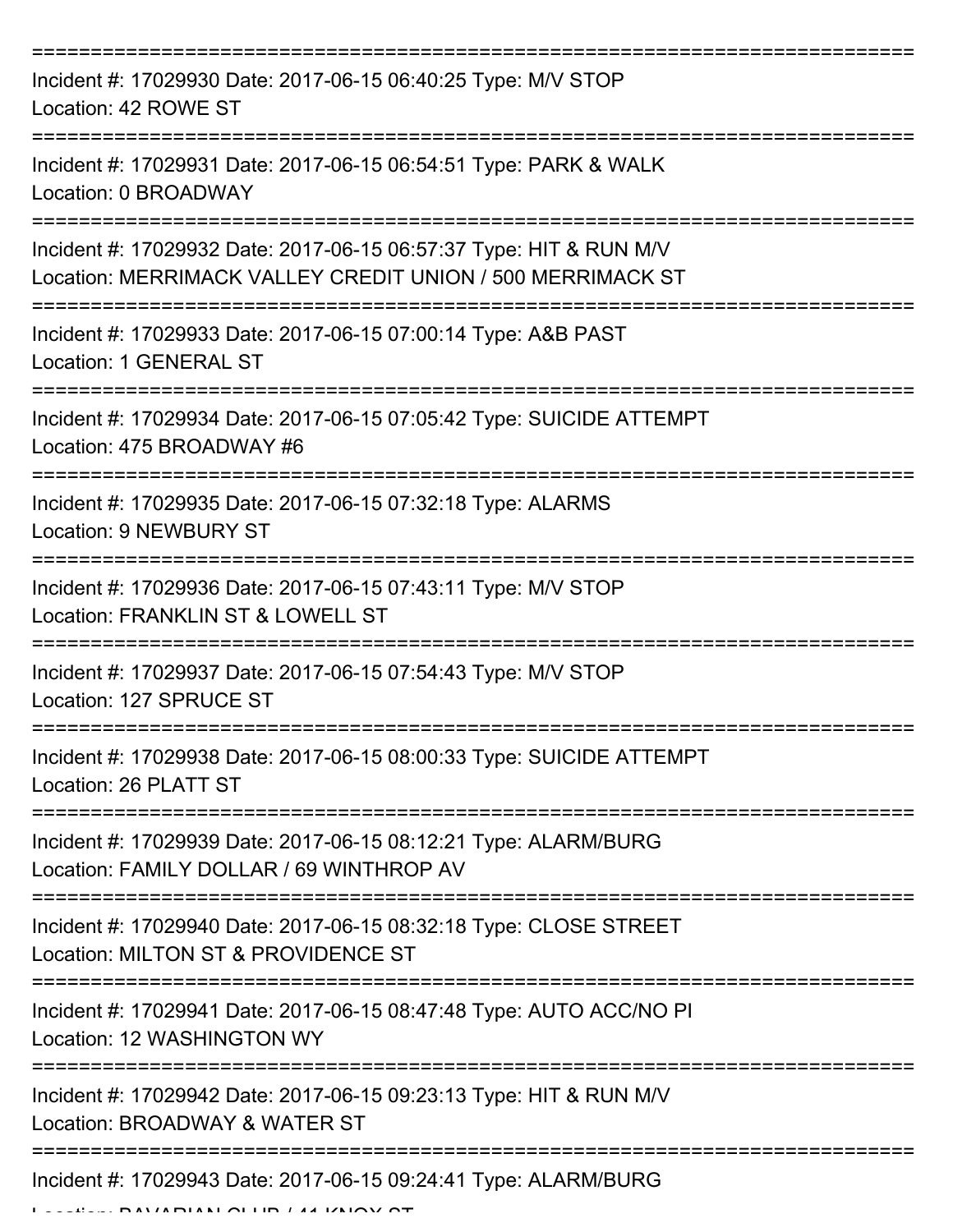| Incident #: 17029944 Date: 2017-06-15 09:54:14 Type: E911 HANGUP<br>Location: 124 BUTLER ST                                               |
|-------------------------------------------------------------------------------------------------------------------------------------------|
| Incident #: 17029945 Date: 2017-06-15 09:59:58 Type: PARK & WALK<br>Location: BRADFORD ST & BROADWAY                                      |
| Incident #: 17029947 Date: 2017-06-15 10:16:46 Type: ROBBERY PAST<br>Location: ESSEX ST & LAWRENCE ST                                     |
| Incident #: 17029946 Date: 2017-06-15 10:19:00 Type: CK WELL BEING<br>Location: S UNION ST & S COMMON PARK                                |
| Incident #: 17029948 Date: 2017-06-15 10:23:48 Type: AUTO ACC/PI<br>Location: BROADWAY & CROSS ST                                         |
| Incident #: 17029949 Date: 2017-06-15 10:33:17 Type: INVEST CONT<br>Location: MILTON ST & PROVIDENCE ST                                   |
| Incident #: 17029950 Date: 2017-06-15 10:34:17 Type: M/V STOP<br>Location: AMESBURY ST & LOWELL ST                                        |
| Incident #: 17029951 Date: 2017-06-15 10:36:43 Type: MEDIC SUPPORT<br>Location: 55 OAK ST                                                 |
| Incident #: 17029952 Date: 2017-06-15 10:40:46 Type: PARK & WALK<br>Location: S UNION ST & SALEM ST                                       |
| Incident #: 17029953 Date: 2017-06-15 11:04:05 Type: ALARM/BURG<br>Location: 136 BUTLER ST                                                |
| ======================<br>Incident #: 17029954 Date: 2017-06-15 11:09:19 Type: AUTO ACC/NO PI<br>Location: TALLMAN EYE / 360 MERRIMACK ST |
| Incident #: 17029955 Date: 2017-06-15 11:10:44 Type: M/V STOP<br>Location: ANDOVER ST & WINTHROP AV                                       |
| Incident #: 17029956 Date: 2017-06-15 11:13:41 Type: M/V STOP<br>Location: HAMPSHIRE ST & LOWELL ST                                       |
| Incident #: 17029957 Date: 2017-06-15 11:15:09 Type: MEDIC SUPPORT                                                                        |

Location: 01 MADDLE AV EL 2DD FL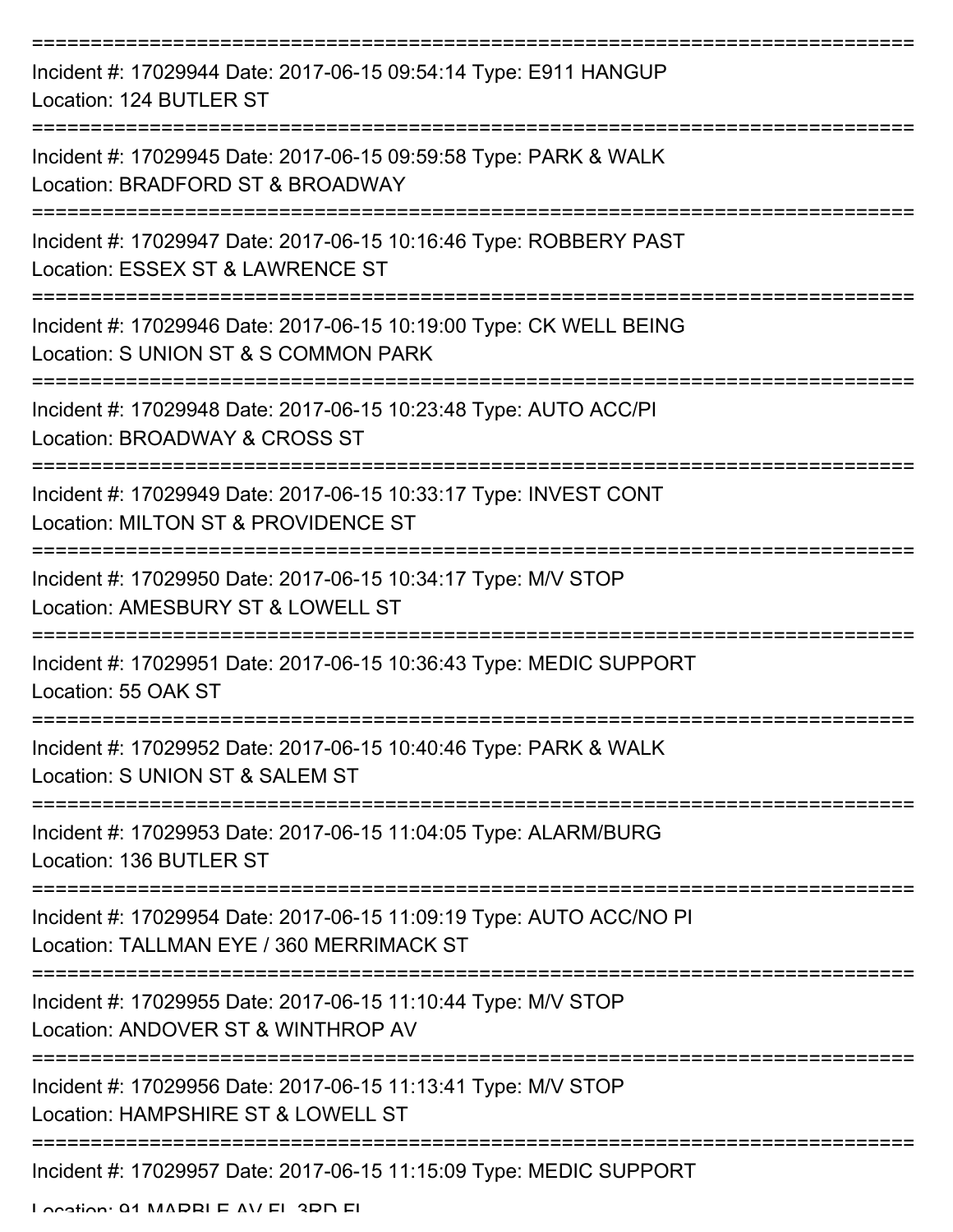| Incident #: 17029958 Date: 2017-06-15 11:31:00 Type: UNWANTEDGUEST<br>Location: 2 KINGSTON ST               |
|-------------------------------------------------------------------------------------------------------------|
| Incident #: 17029959 Date: 2017-06-15 11:47:55 Type: DK (DRUNK)<br>Location: 90 LOWELL ST                   |
| Incident #: 17029960 Date: 2017-06-15 11:52:44 Type: M/V STOP<br>Location: ESSEX ST & GALE ST               |
| Incident #: 17029961 Date: 2017-06-15 11:54:23 Type: ALARM/BURG<br>Location: GREGORY RESD / 9 RIDGEWOOD CIR |
| Incident #: 17029962 Date: 2017-06-15 11:58:43 Type: M/V STOP<br>Location: COMMON ST & LAWRENCE ST          |
| Incident #: 17029964 Date: 2017-06-15 12:05:49 Type: FRAUD<br>Location: 36 AVON ST                          |
| Incident #: 17029963 Date: 2017-06-15 12:09:07 Type: A&B PROG<br>Location: BROADWAY & CANAL ST              |
| Incident #: 17029965 Date: 2017-06-15 12:17:52 Type: TOW/REPOSSED<br>Location: 25 DURSO AV                  |
| Incident #: 17029966 Date: 2017-06-15 12:23:01 Type: PARK & WALK<br>Location: S UNION ST & SALEM ST         |
| Incident #: 17029967 Date: 2017-06-15 12:32:11 Type: M/V STOP<br>Location: BAILEY ST & PARKER ST            |
| Incident #: 17029968 Date: 2017-06-15 12:46:18 Type: M/V STOP<br>Location: S UNION ST & WINTHROP AV         |
| Incident #: 17029969 Date: 2017-06-15 13:07:12 Type: MAN DOWN<br>Location: 173 ESSEX ST                     |
| Incident #: 17029970 Date: 2017-06-15 13:11:06 Type: INVESTIGATION<br>Location: 1 PROVIDENCE ST             |
| Incident #: 17029971 Date: 2017-06-15 13:14:13 Type: LOST PROPERTY<br>Location: 20 ARLINGTON ST #1          |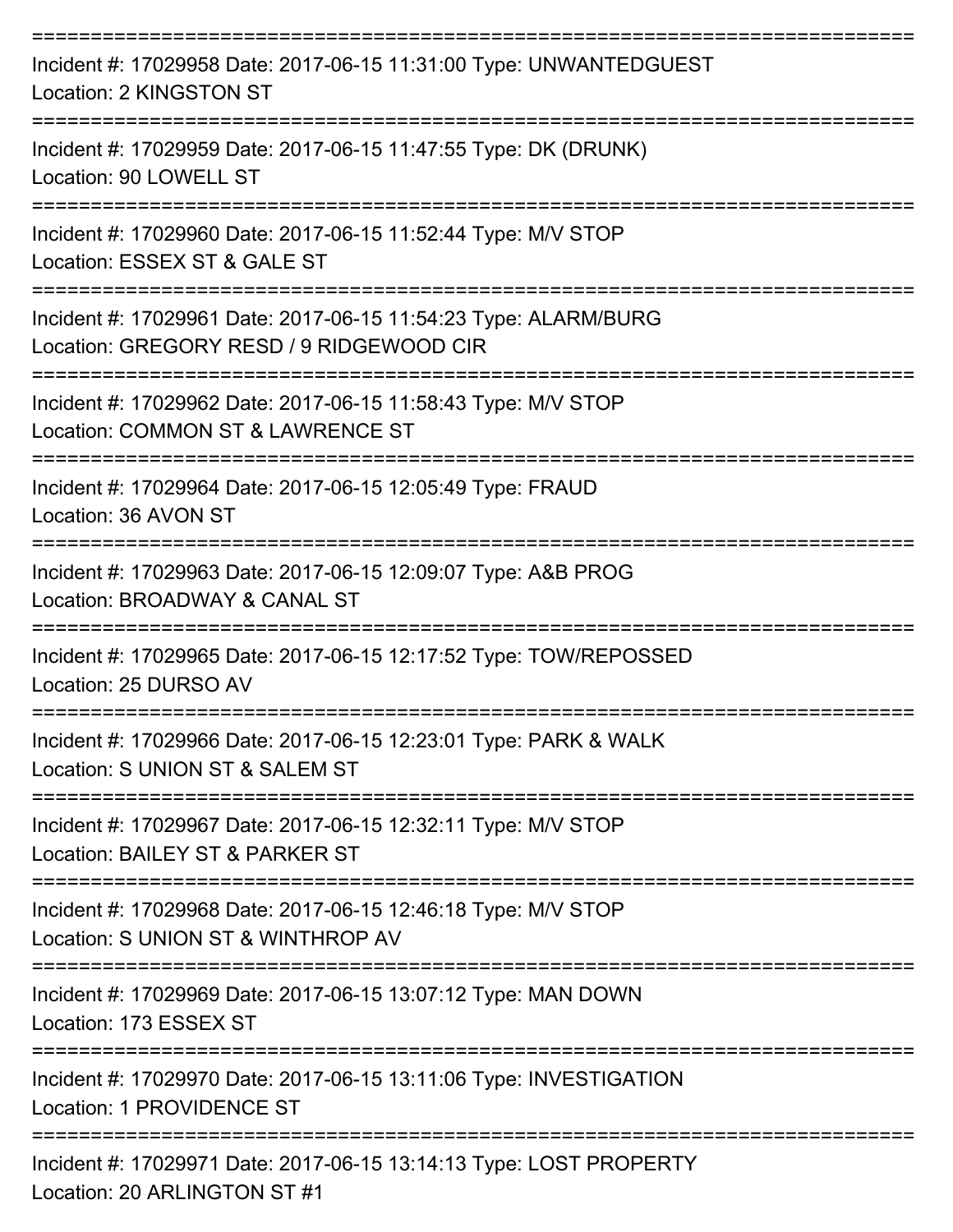| Incident #: 17029972 Date: 2017-06-15 13:21:28 Type: AUTO ACC/PI<br>Location: BENNINGTON ST & PARK ST        |
|--------------------------------------------------------------------------------------------------------------|
| Incident #: 17029974 Date: 2017-06-15 13:25:13 Type: ALARM/BURG<br>Location: GRAINGER / 121 MARSTON ST       |
| Incident #: 17029973 Date: 2017-06-15 13:25:19 Type: INVEST CONT<br>Location: 12 WASHINGTON WY               |
| Incident #: 17029975 Date: 2017-06-15 13:26:07 Type: SUS PERS/MV<br>Location: 205 BROADWAY                   |
| Incident #: 17029976 Date: 2017-06-15 13:28:44 Type: AUTO ACC/NO PI<br>Location: WALGREENS / 220 S BROADWAY  |
| ===============<br>Incident #: 17029978 Date: 2017-06-15 13:31:34 Type: KEEP PEACE<br>Location: 248 BROADWAY |
| Incident #: 17029977 Date: 2017-06-15 13:33:04 Type: E911 HANGUP<br>Location: 340 LAWRENCE ST                |
| Incident #: 17029979 Date: 2017-06-15 13:34:25 Type: ALARM/BURG<br>Location: ST ANNS HOME / 595 HAVERHILL ST |
| Incident #: 17029980 Date: 2017-06-15 13:44:46 Type: DRUG VIO<br>Location: JOSEPHINE AV & WILLIAM ST         |
| Incident #: 17029981 Date: 2017-06-15 13:53:29 Type: MAL DAMAGE<br>Location: 235 JACKSON ST FL 2             |
| Incident #: 17029982 Date: 2017-06-15 13:54:31 Type: M/V STOP<br>Location: 25 MARSTON ST                     |
| Incident #: 17029983 Date: 2017-06-15 14:08:57 Type: M/V STOP<br>Location: CENTRAL BRIDGE / 0 MERRIMACK ST   |
| Incident #: 17029984 Date: 2017-06-15 14:11:04 Type: AUTO ACC/NO PI<br>Location: GRANT RD & MT VERNON ST     |
| Incident #: 17029985 Date: 2017-06-15 14:22:54 Type: DK (DRUNK)<br>Location: CITY HALL / 200 COMMON ST       |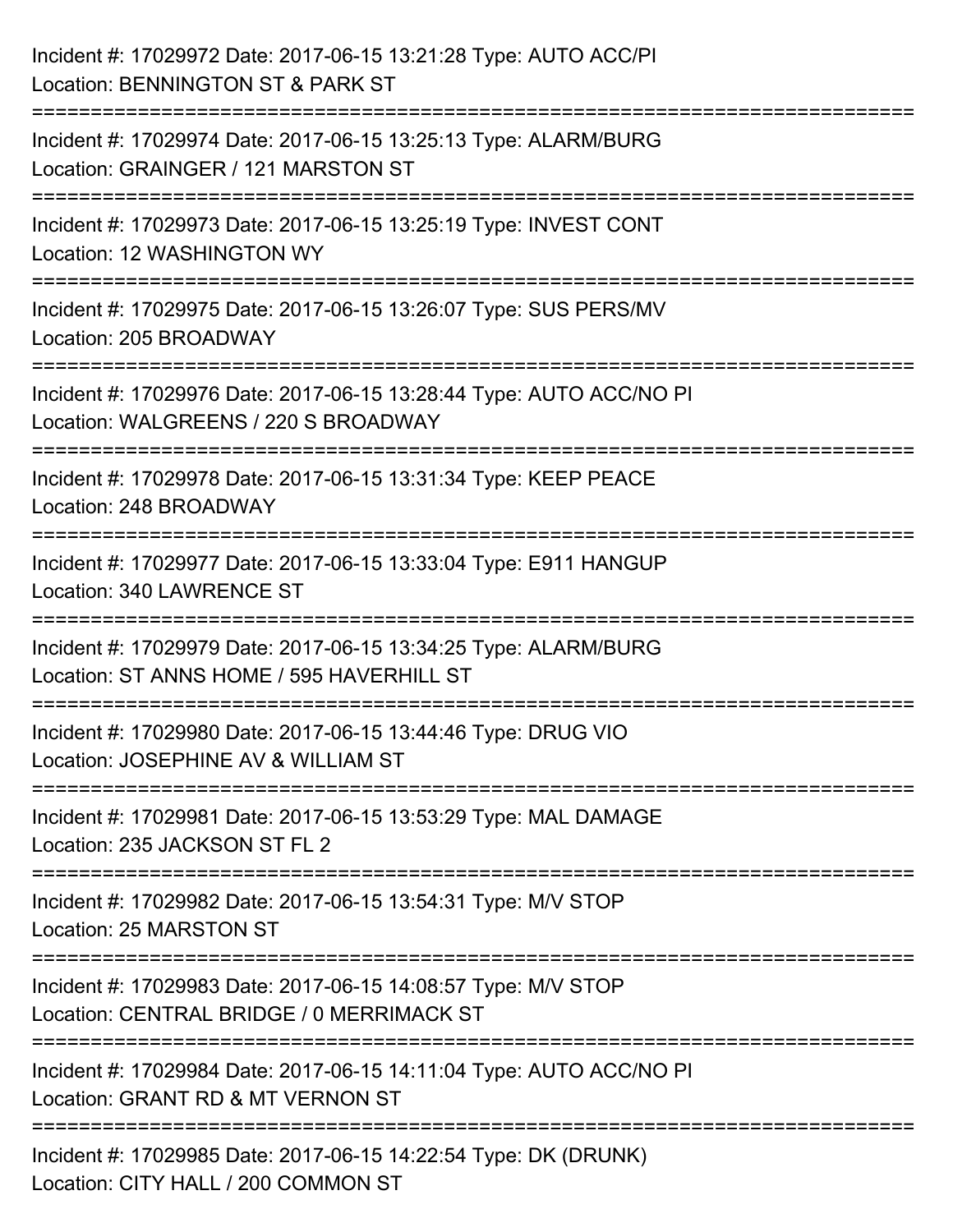| Incident #: 17029986 Date: 2017-06-15 14:41:13 Type: OFFICER ASSIS<br>Location: 1 GENERAL ST                                              |
|-------------------------------------------------------------------------------------------------------------------------------------------|
| =========================<br>Incident #: 17029987 Date: 2017-06-15 14:52:23 Type: AUTO ACC/NO PI<br>Location: 80 NEWBURY ST               |
| Incident #: 17029988 Date: 2017-06-15 14:53:47 Type: DRUG VIO<br>Location: FRANKLIN ST & HAVERHILL ST<br>================================ |
| Incident #: 17029989 Date: 2017-06-15 15:00:14 Type: SUS PERS/MV<br>Location: 15 N PARISH RD                                              |
| Incident #: 17029990 Date: 2017-06-15 15:07:59 Type: TRESPASSING<br>Location: 16 MARGIN ST<br>.___________________________                |
| Incident #: 17029991 Date: 2017-06-15 15:18:49 Type: DISTURBANCE<br>Location: EATON ST & BOAT DOCKS                                       |
| Incident #: 17029992 Date: 2017-06-15 15:29:09 Type: SUS PERS/MV<br>Location: MAGNOLIA ST & MIDDLEBURY ST                                 |
| Incident #: 17029993 Date: 2017-06-15 15:35:53 Type: M/V STOP<br><b>Location: EVERETT ST</b>                                              |
| Incident #: 17029994 Date: 2017-06-15 15:36:06 Type: M/V STOP<br>Location: N PARISH RD & OSGOOD ST                                        |
| Incident #: 17029996 Date: 2017-06-15 15:39:33 Type: DISTURBANCE<br>Location: LAWRENCE ST & LEBANON ST                                    |
| Incident #: 17029995 Date: 2017-06-15 15:40:09 Type: M/V STOP<br>Location: LORING ST & MARKET ST                                          |
| Incident #: 17029997 Date: 2017-06-15 15:44:57 Type: M/V STOP<br>Location: LORING ST & SALEM ST                                           |
| Incident #: 17029998 Date: 2017-06-15 15:45:16 Type: MV/BLOCKING<br><b>Location: 354 MERRIMACK ST</b>                                     |
| Incident #: 17029999 Date: 2017-06-15 15:51:57 Type: M/V STOP<br>Location: LORING ST & SALEM ST                                           |

===========================================================================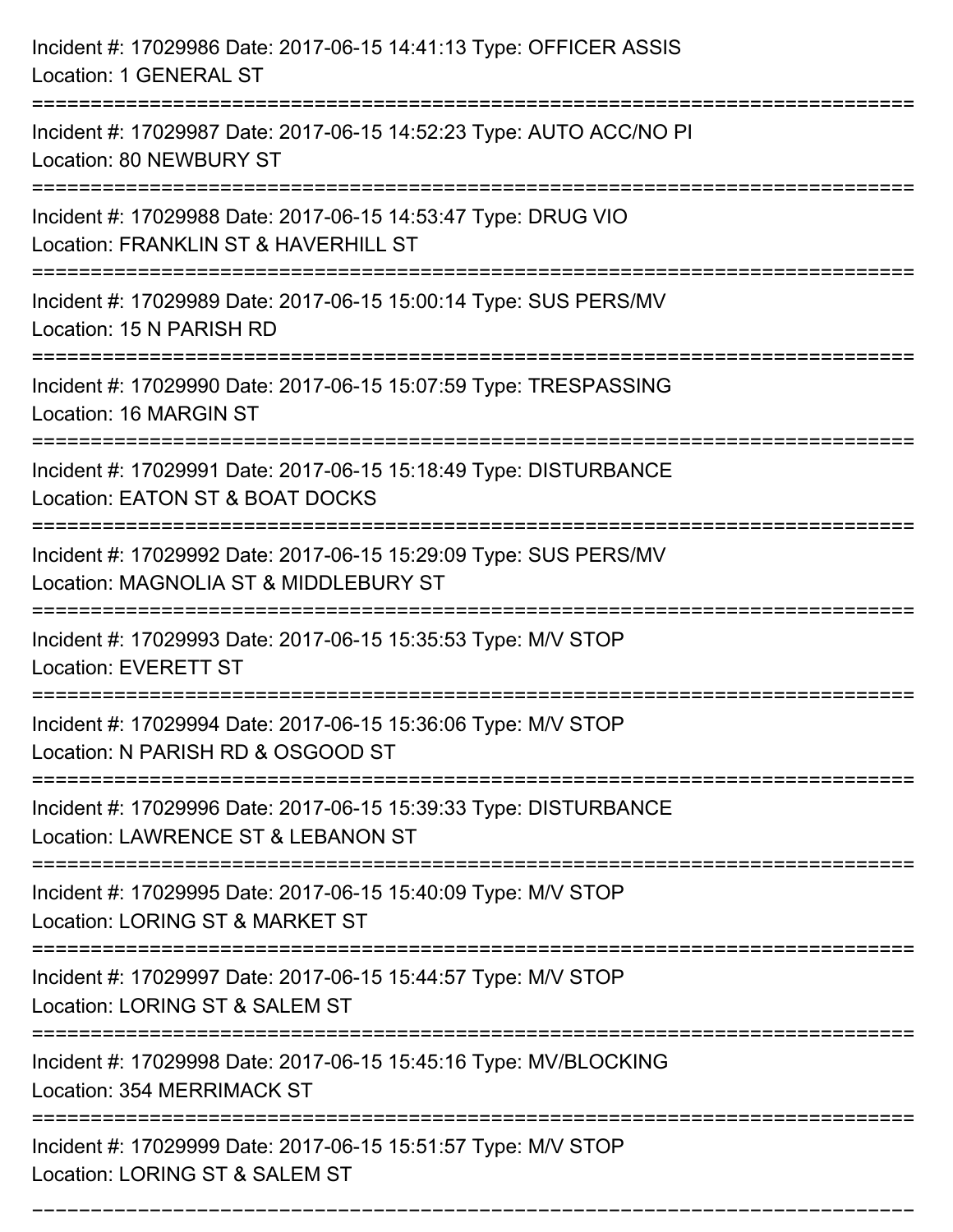| Incident #: 17030000 Date: 2017-06-15 15:57:07 Type: HIT & RUN M/V<br>Location: 52 MELVIN ST #ST                              |
|-------------------------------------------------------------------------------------------------------------------------------|
| Incident #: 17030001 Date: 2017-06-15 16:00:39 Type: M/V STOP<br>Location: GREENFIELD ST & LORING ST                          |
| Incident #: 17030002 Date: 2017-06-15 16:07:05 Type: M/V STOP<br>Location: DAISY ST & HOLLY ST                                |
| Incident #: 17030003 Date: 2017-06-15 16:07:43 Type: M/V STOP<br>Location: GREENFIELD ST & LORING ST                          |
| Incident #: 17030004 Date: 2017-06-15 16:09:18 Type: INVEST CONT<br><b>Location: PEMBERTON PARK</b>                           |
| Incident #: 17030005 Date: 2017-06-15 16:12:14 Type: RECOV/STOL/MV<br>Location: BUNKERHILL ST & BUSWELL ST                    |
| Incident #: 17030006 Date: 2017-06-15 16:12:22 Type: HIT & RUN M/V<br>Location: 40 WHITE ST #68<br>========================== |
| Incident #: 17030007 Date: 2017-06-15 16:14:07 Type: M/V STOP<br>Location: GREENFIELD ST & LORING ST                          |
| Incident #: 17030008 Date: 2017-06-15 16:14:34 Type: ABAND MV<br>Location: TOW / 1 FLORENCE CT                                |
| Incident #: 17030009 Date: 2017-06-15 16:21:50 Type: M/V STOP<br>Location: MARKET & GREENFIELD                                |
| Incident #: 17030010 Date: 2017-06-15 16:28:07 Type: M/V STOP<br>Location: MARKET & GREENFIELD                                |
| Incident #: 17030011 Date: 2017-06-15 16:29:52 Type: M/V STOP<br>Location: 100 SALEM ST                                       |
| Incident #: 17030012 Date: 2017-06-15 16:32:52 Type: M/V STOP<br>Location: OSGOOD ST & SALEM ST                               |
| Incident #: 17030013 Date: 2017-06-15 16:39:21 Type: M/V STOP<br>Location: ANDOVER ST & FOSTER ST                             |
|                                                                                                                               |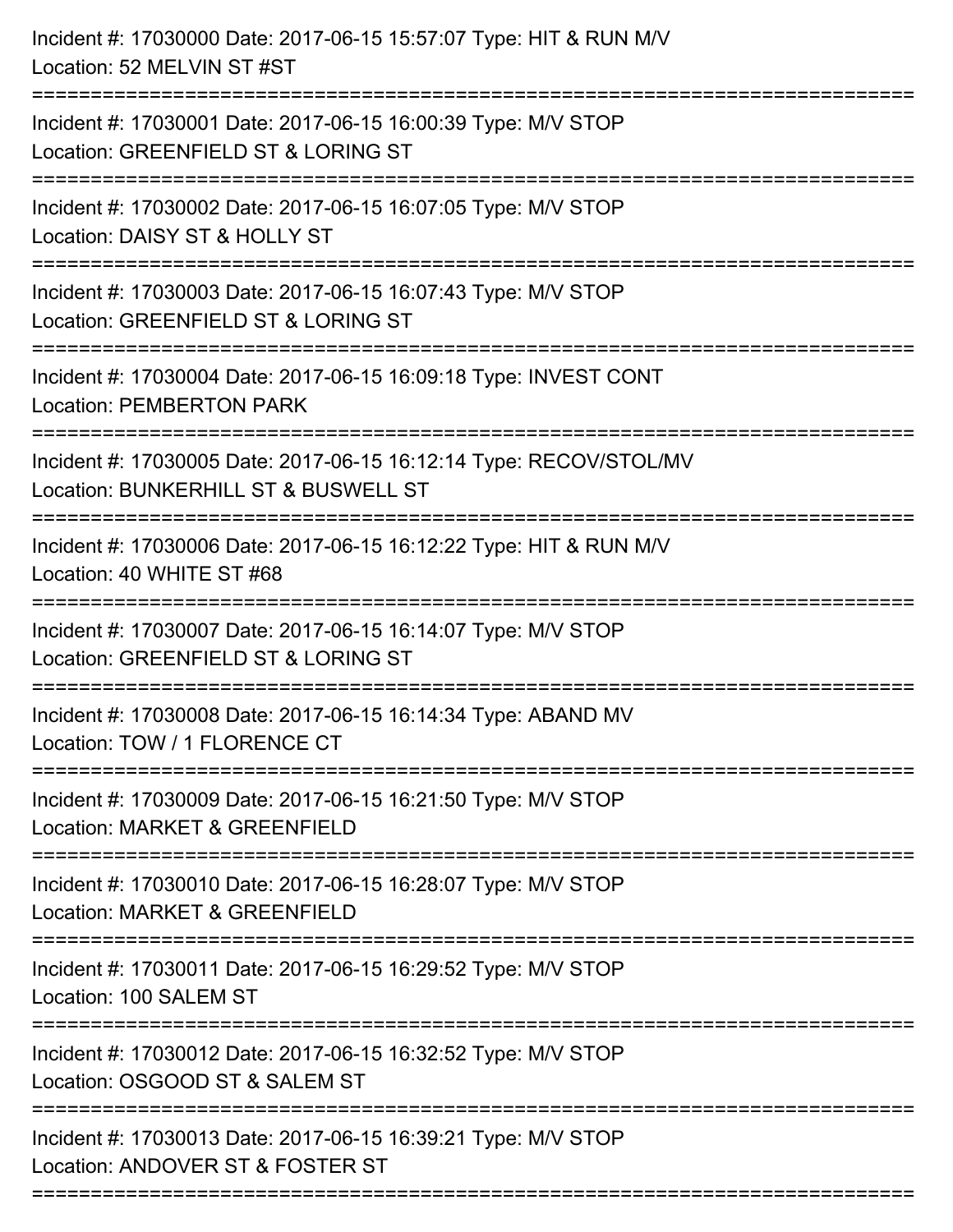| Location: LAWRENCE ST & @POLLO TIPICO                                                                                                   |
|-----------------------------------------------------------------------------------------------------------------------------------------|
| Incident #: 17030014 Date: 2017-06-15 16:48:31 Type: AUTO ACC/NO PI<br>Location: MONMOUTH ST & PARK ST                                  |
| Incident #: 17030016 Date: 2017-06-15 16:50:17 Type: M/V STOP<br>Location: 74 FOSTER ST                                                 |
| Incident #: 17030017 Date: 2017-06-15 17:04:57 Type: M/V STOP<br>Location: FOSTER ST & MARKET ST                                        |
| Incident #: 17030018 Date: 2017-06-15 17:05:34 Type: M/V STOP<br>Location: 74 FOSTER ST<br>--------------------------------             |
| Incident #: 17030019 Date: 2017-06-15 17:06:11 Type: SUS PERS/MV<br>Location: 84 BROMFIELD ST                                           |
| Incident #: 17030020 Date: 2017-06-15 17:09:10 Type: ANIMAL COMPL<br>Location: 344 HAMPSHIRE ST<br>===============================      |
| Incident #: 17030021 Date: 2017-06-15 17:16:29 Type: B&E/MV/PAST<br>Location: 11 AYER RD                                                |
| Incident #: 17030022 Date: 2017-06-15 17:19:13 Type: B&E/PROG<br>Location: 151 SALEM ST                                                 |
| Incident #: 17030023 Date: 2017-06-15 17:19:53 Type: M/V STOP<br>Location: 1 CANAL ST                                                   |
| ==================================<br>Incident #: 17030025 Date: 2017-06-15 17:28:38 Type: M/V STOP<br>Location: AMESBURY ST & ESSEX ST |
| Incident #: 17030024 Date: 2017-06-15 17:29:04 Type: UNWANTEDGUEST<br>Location: COR UNUM MEAL CENTER / 191 SALEM ST                     |
| Incident #: 17030026 Date: 2017-06-15 17:29:53 Type: WIRE DOWN<br>Location: 16 PLEASANT ST                                              |
| Incident #: 17030028 Date: 2017-06-15 17:33:37 Type: TRESPASSING<br>Location: HIGGINS STATE POOL / 180 CRAWFORD ST                      |

Incident #: 17030027 Date: 2017 06 17:34:11 Type: Microsoft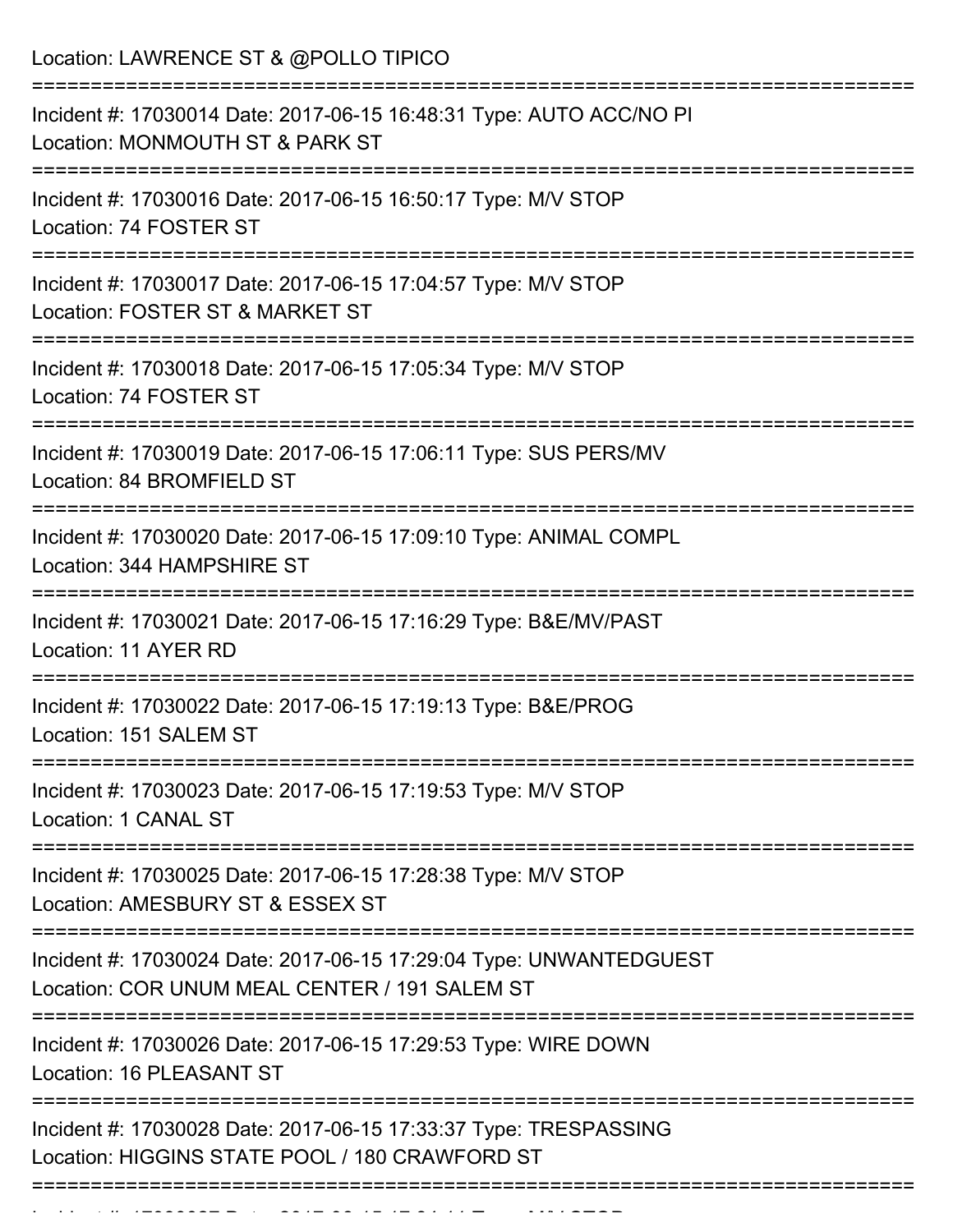Location: BAILEY ST & FOSTER ST

| Incident #: 17030029 Date: 2017-06-15 17:35:05 Type: M/V STOP<br>Location: LOWELL ST & WINTER ST                       |
|------------------------------------------------------------------------------------------------------------------------|
| Incident #: 17030030 Date: 2017-06-15 17:38:49 Type: M/V STOP<br>Location: 101 FOSTER ST                               |
| Incident #: 17030031 Date: 2017-06-15 17:38:58 Type: M/V STOP<br>Location: S BROADWAY & WEARE ST                       |
| Incident #: 17030032 Date: 2017-06-15 17:39:48 Type: M/V STOP<br>Location: S BROADWAY & SHAW ST                        |
| Incident #: 17030033 Date: 2017-06-15 17:42:03 Type: M/V STOP<br>Location: BROADWAY & LOWELL ST                        |
| Incident #: 17030034 Date: 2017-06-15 17:42:41 Type: M/V STOP<br>Location: S BROADWAY & WEARE ST                       |
| Incident #: 17030035 Date: 2017-06-15 17:43:14 Type: M/V STOP<br>Location: S BROADWAY & WEARE ST                       |
| Incident #: 17030036 Date: 2017-06-15 17:44:05 Type: M/V STOP<br><b>Location: WEARE ST</b>                             |
| Incident #: 17030037 Date: 2017-06-15 17:45:04 Type: M/V STOP<br>Location: ESSEX ST & NEWBURY ST                       |
| Incident #: 17030038 Date: 2017-06-15 17:45:37 Type: THREATS<br>Location: YMCA / 40 LAWRENCE ST                        |
| Incident #: 17030040 Date: 2017-06-15 17:47:10 Type: M/V STOP<br>Location: S BROADWAY & WEARE ST                       |
| Incident #: 17030039 Date: 2017-06-15 17:47:47 Type: M/V STOP<br>Location: S BROADWAY & WEARE ST                       |
| Incident #: 17030041 Date: 2017-06-15 17:48:27 Type: THREATS<br>Location: LAWRENCE GENERAL HOSPITAL / 1 GENERAL ST #R3 |
|                                                                                                                        |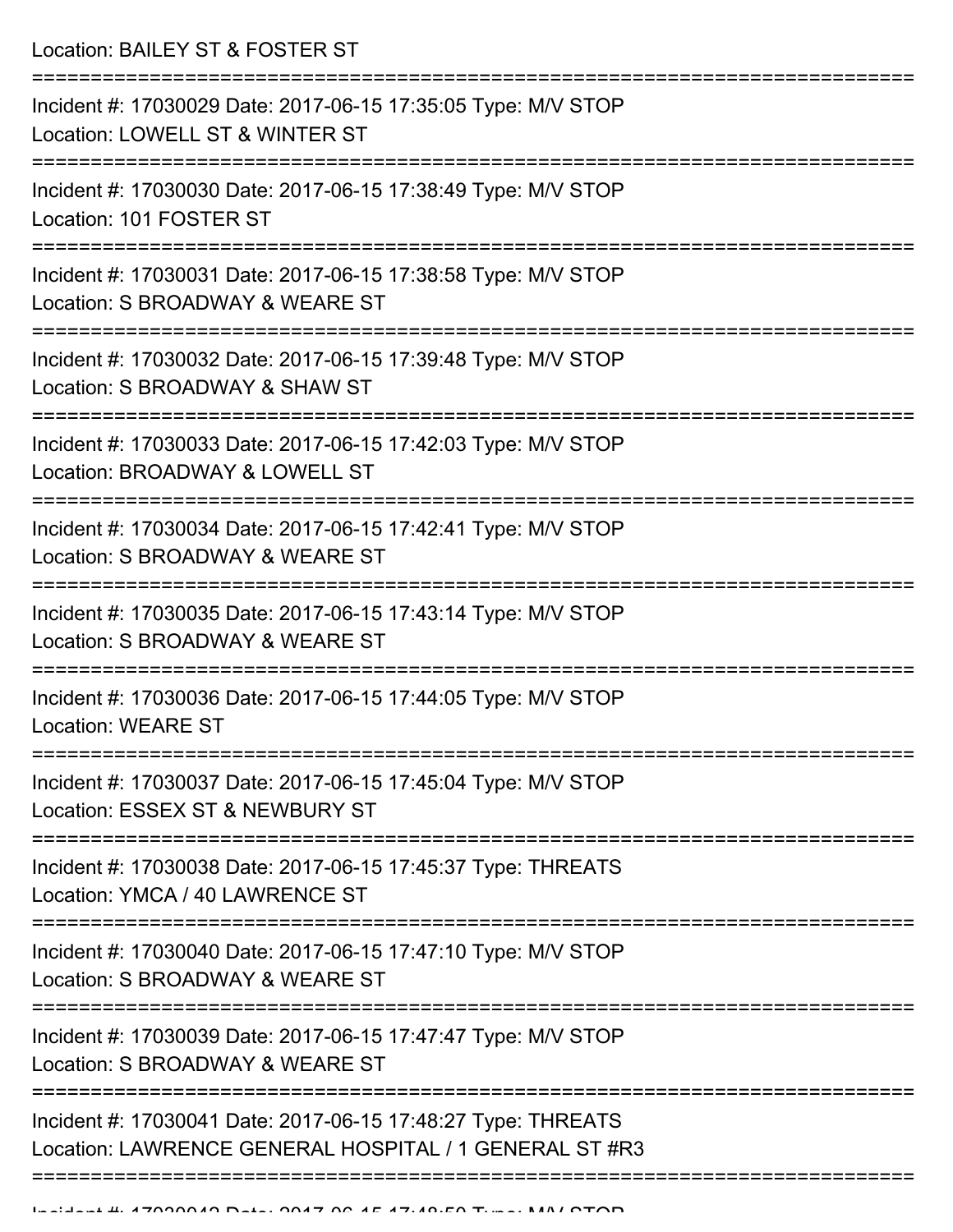## Location: 52 FOSTER ST

| Incident #: 17030044 Date: 2017-06-15 17:50:47 Type: MAN DOWN<br>Location: EVERETT ST & SANBORN ST                                                |
|---------------------------------------------------------------------------------------------------------------------------------------------------|
| Incident #: 17030043 Date: 2017-06-15 17:50:54 Type: M/V STOP<br>Location: S BROADWAY & WEARE ST                                                  |
| Incident #: 17030045 Date: 2017-06-15 17:54:30 Type: M/V STOP<br>Location: S BROADWAY & WEARE ST                                                  |
| Incident #: 17030046 Date: 2017-06-15 17:55:44 Type: M/V STOP<br>Location: S BROADWAY & WEARE ST                                                  |
| Incident #: 17030047 Date: 2017-06-15 17:58:44 Type: M/V STOP<br>Location: 88 FOSTER ST                                                           |
| Incident #: 17030049 Date: 2017-06-15 18:02:01 Type: M/V STOP<br>Location: S BROADWAY & WEARE ST                                                  |
| Incident #: 17030048 Date: 2017-06-15 18:02:05 Type: M/V STOP<br>Location: BRADFORD ST & BROADWAY                                                 |
| Incident #: 17030050 Date: 2017-06-15 18:02:57 Type: M/V STOP<br>Location: S BROADWAY & WEARE ST                                                  |
| Incident #: 17030051 Date: 2017-06-15 18:02:57 Type: INVEST CONT<br>Location: 82 KNOX ST                                                          |
| Incident #: 17030052 Date: 2017-06-15 18:04:13 Type: M/V STOP<br>Location: EAST ST & MARKET ST                                                    |
| Incident #: 17030054 Date: 2017-06-15 18:07:51 Type: M/V STOP<br>Location: S BROADWAY & WEARE ST                                                  |
| Incident #: 17030053 Date: 2017-06-15 18:08:08 Type: M/V STOP<br>Location: S BROADWAY & WEARE ST                                                  |
| Incident #: 17030057 Date: 2017-06-15 18:11:49 Type: NOTIFICATION<br>Location: 251 ANDOVER ST                                                     |
| $2200055 \text{ Det}_{10} \cdot 2047.00.45.40.40.20.5 \text{ Let } \mathbf{r} \sim \mathbf{r} \cdot \mathbf{M} \cdot \mathbf{r} \cdot \mathbf{C}$ |

Incident #: 17030055 Date: 2017-06-15 18:13:36 Type: M/V STOP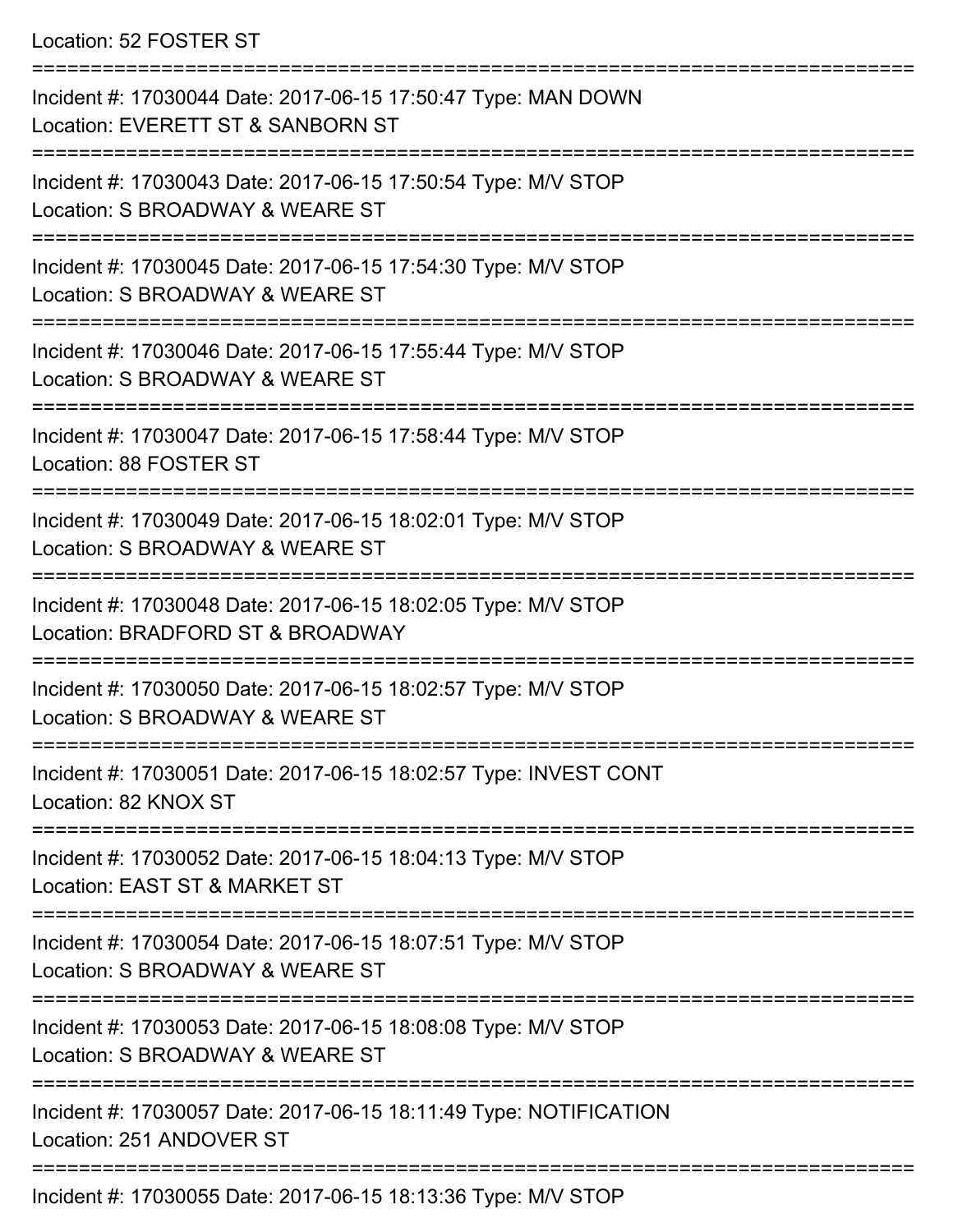| Incident #: 17030056 Date: 2017-06-15 18:14:10 Type: M/V STOP<br>Location: BROADWAY & LOWELL ST         |
|---------------------------------------------------------------------------------------------------------|
| Incident #: 17030058 Date: 2017-06-15 18:14:58 Type: M/V STOP<br>Location: S BROADWAY & WEARE ST        |
| Incident #: 17030060 Date: 2017-06-15 18:17:45 Type: M/V STOP<br>Location: MARKET ST & PARKER ST        |
| Incident #: 17030059 Date: 2017-06-15 18:18:16 Type: IDENTITY THEFT<br>Location: 99 TREMONT ST          |
| Incident #: 17030061 Date: 2017-06-15 18:18:31 Type: SUS PERS/MV<br>Location: EVERETT ST & ROWE ST      |
| Incident #: 17030062 Date: 2017-06-15 18:19:11 Type: AUTO ACC/PI<br>Location: BRUCE ST & ERVING AV      |
| Incident #: 17030063 Date: 2017-06-15 18:29:04 Type: M/V STOP<br>Location: BROADWAY & COMMON ST         |
| Incident #: 17030064 Date: 2017-06-15 18:38:50 Type: M/V STOP<br>Location: CRESTWOOD CIR & MT VERNON ST |
| Incident #: 17030065 Date: 2017-06-15 18:40:59 Type: M/V STOP<br>Location: HAVERHILL ST & JACKSON ST    |
| Incident #: 17030066 Date: 2017-06-15 18:45:23 Type: M/V STOP<br>Location: JEFFERSON ST & MT VERNON ST  |
| Incident #: 17030067 Date: 2017-06-15 18:47:25 Type: NOTIFICATION<br>Location: 40 PERRY AV              |
| Incident #: 17030068 Date: 2017-06-15 19:09:33 Type: NEIGHBOR PROB<br>Location: 113 SPRINGFIELD ST      |
| Incident #: 17030069 Date: 2017-06-15 19:13:05 Type: M/V STOP<br>Location: OSGOOD ST & SALEM ST         |
| Incident #: 17030070 Date: 2017-06-15 19:16:29 Type: SHOPLIFTING                                        |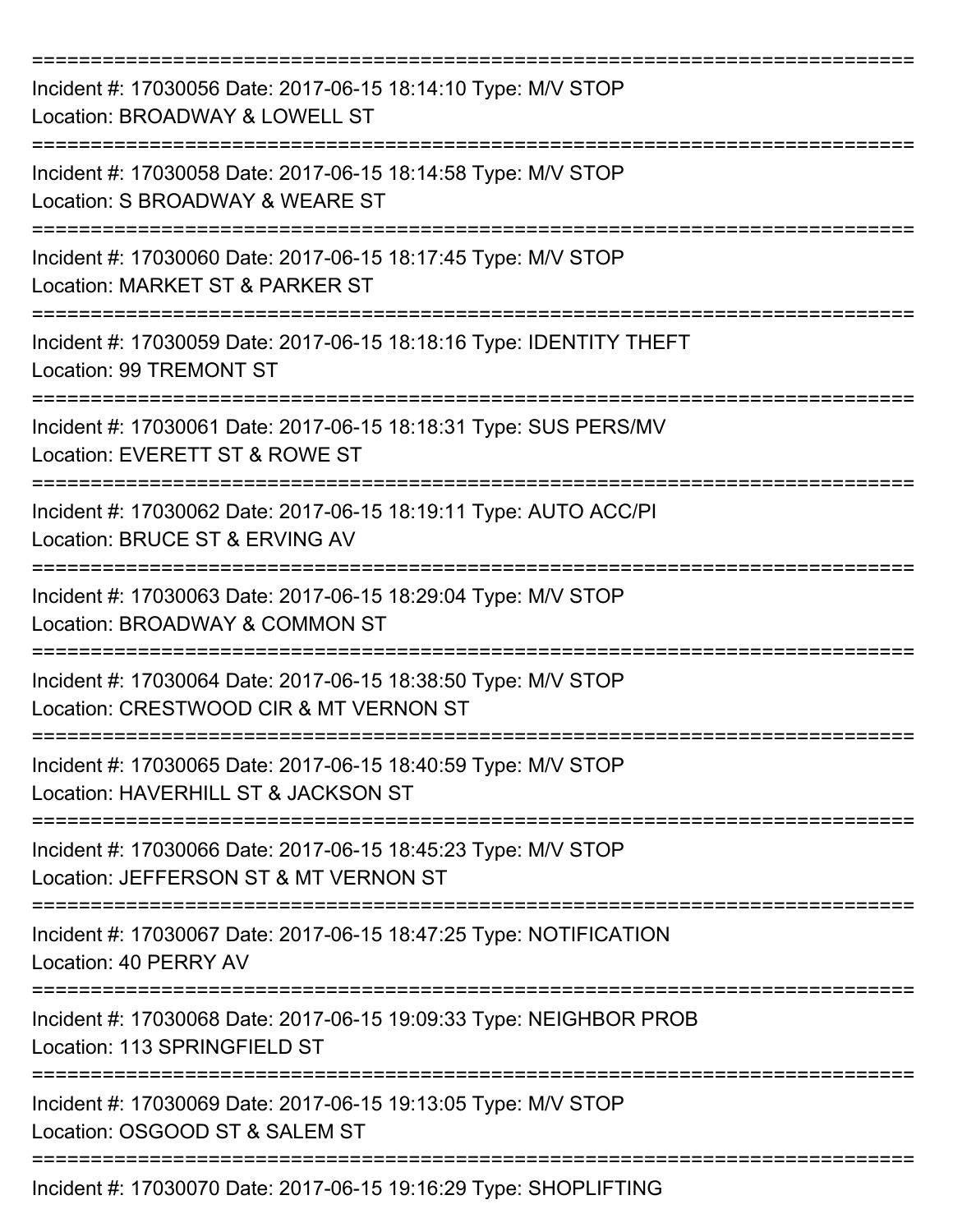| Incident #: 17030071 Date: 2017-06-15 19:23:06 Type: DISTURBANCE<br>Location: HIGGINS STATE POOL / 180 CRAWFORD ST |
|--------------------------------------------------------------------------------------------------------------------|
| Incident #: 17030072 Date: 2017-06-15 19:29:03 Type: M/V STOP<br>Location: HALLENAN AV & HAVERHILL ST              |
| Incident #: 17030073 Date: 2017-06-15 19:31:53 Type: PARK & WALK<br><b>Location: HANCOCK ST</b>                    |
| Incident #: 17030074 Date: 2017-06-15 19:36:05 Type: EXTRA SURVEIL<br>Location: 629 HAVERHILL ST                   |
| Incident #: 17030075 Date: 2017-06-15 19:37:45 Type: STOL/MV/PAS<br>Location: 2 APPLETON ST                        |
| Incident #: 17030076 Date: 2017-06-15 19:40:53 Type: LARCENY/PAST<br>Location: 25 TOWER HILL ST                    |
| Incident #: 17030077 Date: 2017-06-15 19:44:37 Type: ALARM/BURG<br>Location: 71 AMHERST ST                         |
| Incident #: 17030078 Date: 2017-06-15 19:50:42 Type: AUTO ACC/NO PI<br>Location: 141 WEST ST                       |
| Incident #: 17030079 Date: 2017-06-15 19:54:30 Type: NOTIFICATION<br>Location: 159 ANDOVER ST #A                   |
| ===========<br>Incident #: 17030080 Date: 2017-06-15 19:57:48 Type: TOW OF M/V<br><b>Location: COLUMBUS AV</b>     |
| Incident #: 17030081 Date: 2017-06-15 20:03:08 Type: SPECIAL CHECK<br>Location: 10 GRAFTON ST                      |
| Incident #: 17030082 Date: 2017-06-15 20:07:38 Type: UNKNOWN PROB<br>Location: 163 PARK ST                         |
| Incident #: 17030083 Date: 2017-06-15 20:09:16 Type: LOUD NOISE<br>Location: 132 BYRON AV                          |
| Incident #: 17030084 Date: 2017-06-15 20:15:16 Type: LOUD NOISE                                                    |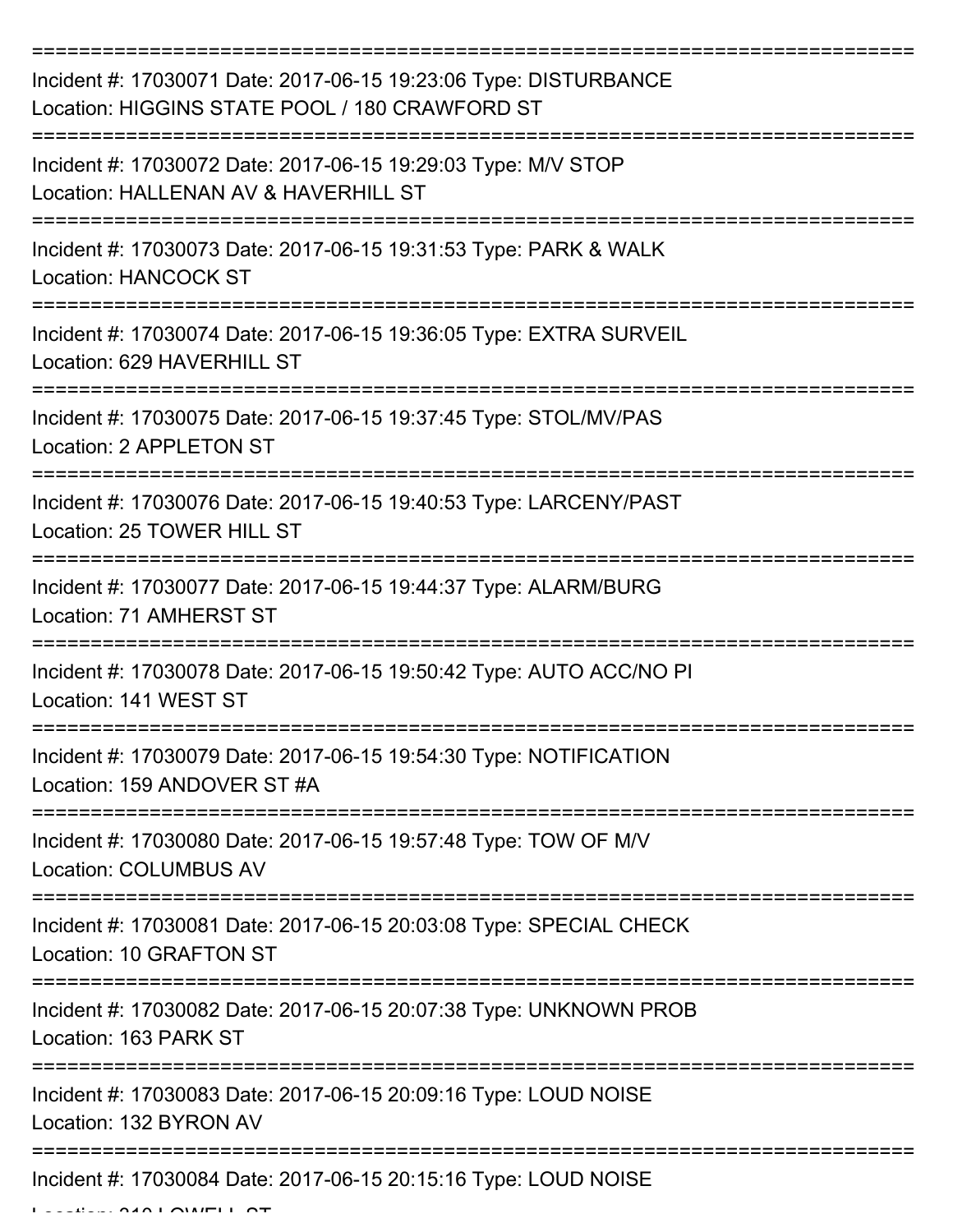| Incident #: 17030085 Date: 2017-06-15 20:22:26 Type: FIGHT<br>Location: WENDYS / 99 WINTROP AVE                      |
|----------------------------------------------------------------------------------------------------------------------|
| Incident #: 17030087 Date: 2017-06-15 20:23:56 Type: SUS PERS/MV<br>Location: BLANCHARD ST & SALEM ST                |
| Incident #: 17030086 Date: 2017-06-15 20:24:14 Type: SHOPLIFTING<br>Location: 700 ESSEX ST                           |
| Incident #: 17030088 Date: 2017-06-15 20:27:25 Type: SUS PERS/MV<br>Location: 8 BLANCHARD ST                         |
| Incident #: 17030089 Date: 2017-06-15 20:30:53 Type: DISTURBANCE<br>Location: 14 SUMMIT AV                           |
| Incident #: 17030090 Date: 2017-06-15 20:33:54 Type: ALARM/BURG<br>Location: METROPOLITAN AUTO BODY / 341 S BROADWAY |
| Incident #: 17030091 Date: 2017-06-15 20:50:48 Type: WARRANT SERVE<br>Location: 60 MELVIN ST #11-14                  |
| Incident #: 17030092 Date: 2017-06-15 20:56:26 Type: LOUD NOISE<br>Location: 325 WATER ST #REAR                      |
| Incident #: 17030093 Date: 2017-06-15 21:12:05 Type: DISTURBANCE<br>Location: 14 SUMMIT AV                           |
| Incident #: 17030094 Date: 2017-06-15 21:12:42 Type: DISTURBANCE<br>Location: 651 ESSEX ST #29                       |
| Incident #: 17030095 Date: 2017-06-15 21:19:26 Type: DISTURBANCE<br>Location: 32 LAWRENCE ST                         |
| Incident #: 17030096 Date: 2017-06-15 21:29:07 Type: MEDIC SUPPORT<br>Location: 30 MARGIN ST                         |
| Incident #: 17030097 Date: 2017-06-15 21:30:31 Type: M/V STOP<br>Location: MERRIMACK ST & S BROADWAY                 |
| Incident #: 17030098 Date: 2017-06-15 21:33:33 Type: MAN DOWN                                                        |

Location: 5 BROADWAY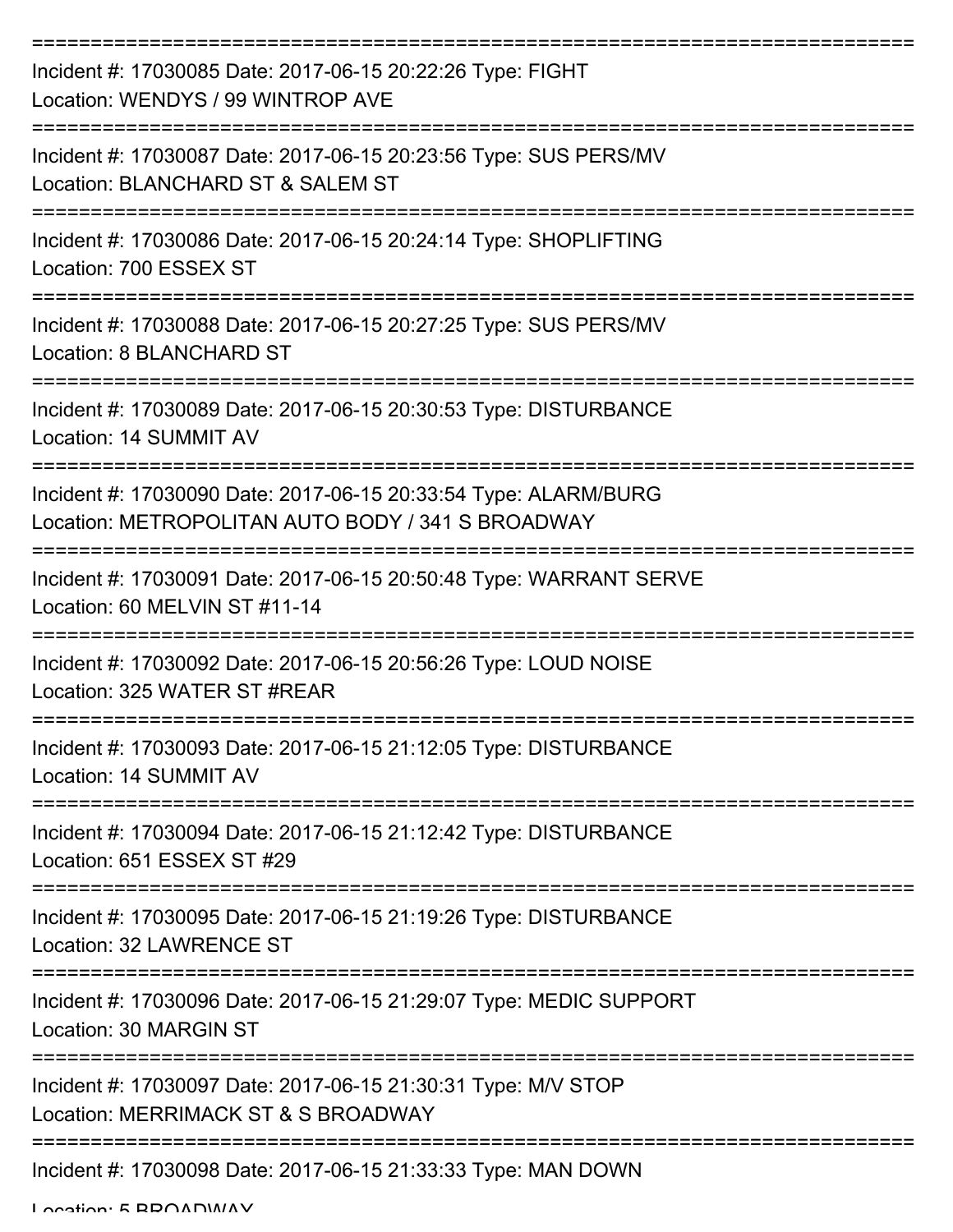| Incident #: 17030099 Date: 2017-06-15 21:47:39 Type: INVEST CONT<br>Location: LOWELL ST & OXFORD ST          |
|--------------------------------------------------------------------------------------------------------------|
| Incident #: 17030100 Date: 2017-06-15 21:58:09 Type: LOUD NOISE<br>Location: 531 HAVERHILL ST #              |
| Incident #: 17030101 Date: 2017-06-15 21:59:23 Type: M/V STOP<br>Location: CAMBRIDGE ST & WINTHROP AV        |
| Incident #: 17030102 Date: 2017-06-15 22:06:01 Type: M/V STOP<br>Location: MARKET ST & PARKER ST             |
| Incident #: 17030103 Date: 2017-06-15 22:36:40 Type: HARASSMENT<br>Location: 75 BAILEY ST #1                 |
| Incident #: 17030104 Date: 2017-06-15 22:46:08 Type: M/V STOP<br>Location: CENTRAL BRIDGE / 0 MERRIMACK ST   |
| Incident #: 17030105 Date: 2017-06-15 22:49:59 Type: LOUD NOISE<br>Location: 58 BELLEVUE ST                  |
| Incident #: 17030106 Date: 2017-06-15 22:54:19 Type: ALARM/BURG<br>Location: CONLON PRODUCTS / 70 SHEPARD ST |
| Incident #: 17030107 Date: 2017-06-15 22:59:00 Type: M/V STOP<br><b>Location: LAKE ST</b>                    |
| Incident #: 17030108 Date: 2017-06-15 23:10:25 Type: M/V STOP<br>Location: BROADWAY & COMMON ST              |
| Incident #: 17030109 Date: 2017-06-15 23:29:56 Type: ASSIST FIRE<br>Location: 30 MORTON ST                   |
| Incident #: 17030110 Date: 2017-06-15 23:29:57 Type: SUS PERS/MV<br>Location: MACARENA / null                |
| Incident #: 17030111 Date: 2017-06-15 23:34:52 Type: 209A/VIOLATION<br>Location: 55 BOWDOIN ST               |
| Incident #: 17030112 Date: 2017-06-15 23:39:03 Type: LOUD NOISE<br>Location: 232 BAILEY ST                   |